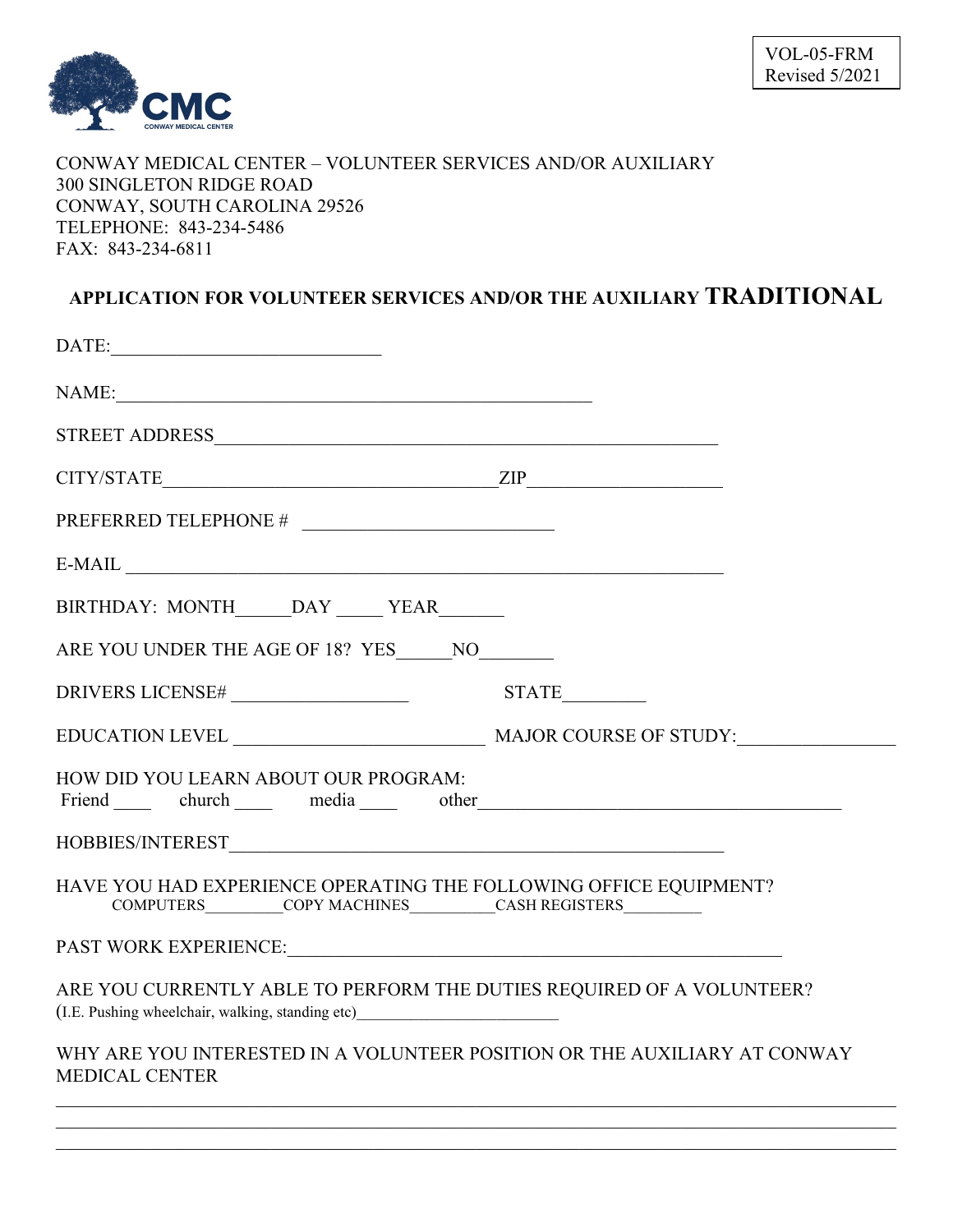| AREA OF INTEREST: PATIENT CONTACT __ NON PATIENT CONTACT ___ CLERICAL __                            |       |                |                      |
|-----------------------------------------------------------------------------------------------------|-------|----------------|----------------------|
| ARE YOU CURRENTLY EMPLOYED? YES NO                                                                  |       |                |                      |
| I AM ELIGIBLE TO LEGALLY RESIDE IN THE UNITED STATES YES NO                                         |       |                |                      |
| DO YOU RESIDE IN THIS AREA (please circle), PERMANENT _________ PART-TIME ______                    |       |                |                      |
| WHAT ARE YOUR DAYS/HOURS OF AVAILABILITY TO VOLUNTEER                                               |       |                |                      |
| Sun Mon Tues Wed Thurs Fri                                                                          |       |                | $Sat$ <sub>___</sub> |
| Morning Afternoon Evenings Nights                                                                   |       |                |                      |
| IN AN EMERGENCY NOTIFY PHONE PHONE                                                                  |       |                |                      |
| PLEASE LIST NAMES AND ADDRESS OF TWO PERSONAL REFERENCES<br>(Please no relatives or Church Pastors) |       |                |                      |
| 1st.Name: PHONE PHONE                                                                               |       |                |                      |
| Address:<br>Street                                                                                  |       |                |                      |
| $City \qquad \qquad \qquad$                                                                         |       | State Zip      |                      |
| 2nd.Name: PHONE                                                                                     |       |                |                      |
| Address: Street                                                                                     |       |                |                      |
| City                                                                                                | State | $\mathbf{Zip}$ |                      |

The organization will recruit adult volunteers without regard to disability, race, color, creed, gender, genetic disposition, religion, national origin, sexual orientation, familial status, veteran status, marital status or any other legally protected status.

The Volunteer Services is a department of Conway Medical Center. The CMC Auxiliary is a non-profit charitable 501 c 3 corporation providing fund raising activities to benefit Conway Medical Center.